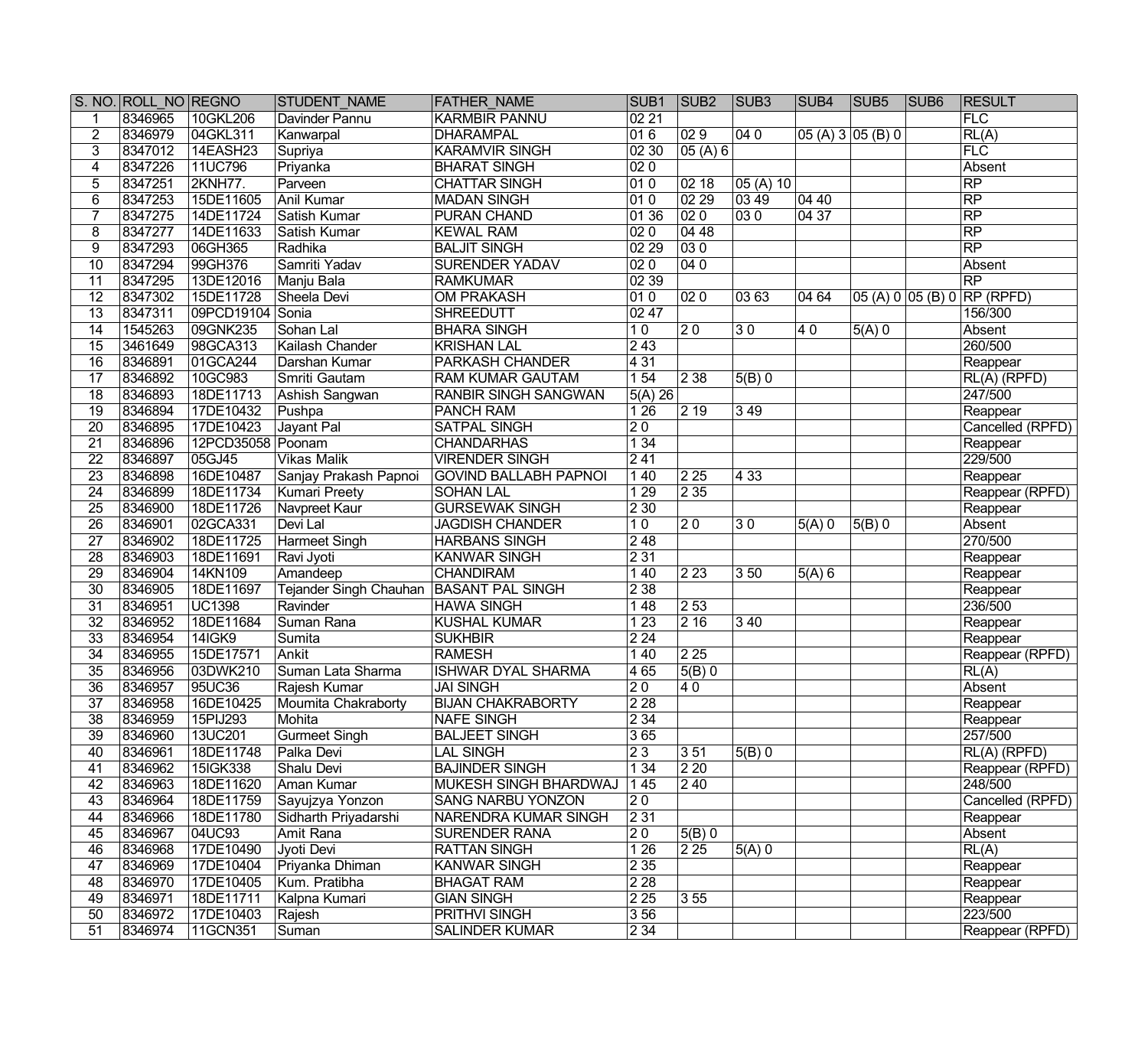| 52              | 8346975           | 18DE11763              | Anshu Bala Bharti   | MAHABIR RAM            | 1 3 6            | 2 15                | 353             |                  |                     | Reappear           |
|-----------------|-------------------|------------------------|---------------------|------------------------|------------------|---------------------|-----------------|------------------|---------------------|--------------------|
| $\overline{53}$ | 8346976           | 18DE11767              | Nikhil Jyoti Sharma | <b>SOM DUTT</b>        | 131              | $\overline{221}$    | 348             |                  |                     | Reappear           |
| 54              | 8346977           | 18DE16611              | Richa Kumari        | <b>RAJ KUMAR</b>       | 255              | $\sqrt{469}$        | $5(A)$ 20       | $5(B)$ 0         |                     | $\overline{RL(A)}$ |
| $\overline{55}$ | 8346978           | 14UC345                | Ajay Kadiyan        | <b>BALWAN SINGH</b>    | $\overline{18}$  | $\overline{241}$    | $\overline{30}$ | 5(A) 23   5(B) 0 |                     | RL(A)              |
| $\overline{56}$ | 8346980           | 12PCD30656 Vijay Kumar |                     | <b>SUKHPAL</b>         | $\sqrt{219}$     | $5(A)$ 0            |                 |                  |                     | $RL(A)$ (RPFD)     |
| $\overline{57}$ | 8347001           | 16DE10484              | Manisha             | <b>RAJBIR SINGH</b>    | 126              | $\sqrt{419}$        | $5(A)$ 1        |                  |                     | Reappear (RPFD)    |
| $\overline{58}$ | 8347002           | 14DE16926              | Sandeep Kumar       | <b>BALWANT SINGH</b>   | 10               | $\overline{20}$     | 30              | $5(A)$ 0         |                     | Absent             |
| $\overline{59}$ | 8347003           | 17DE10513              | Rajpati             | <b>RAM BHAGAT</b>      | $ 20\rangle$     | $\overline{5(A)}$ 0 |                 |                  |                     | Cancelled (RPFD)   |
| 60              | 8347004           | 02CKJ48                | <b>Vikas Kumar</b>  | <b>RAJ KUMAR</b>       | $\sqrt{234}$     |                     |                 |                  |                     | Reappear (RPFD)    |
| $\overline{61}$ | 8347005           | 17DE10536              | <b>Anil Kumar</b>   | <b>ROHTASH KUMAR</b>   | 126              | $ 223\rangle$       | 344             |                  |                     | Reappear           |
| 62              | 8347006           | 13KN320                | <b>Diksha</b>       | <b>AJEET SINGH</b>     | 10               | $\overline{20}$     | $\overline{30}$ | $\overline{40}$  | $\overline{5(A)}$ 0 | Absent             |
| 63              | 8347007           | 11CJH1058              | Priyanka            | <b>SINDER SINGH</b>    | 10               | $\overline{20}$     | $\overline{30}$ | $\overline{40}$  |                     | Cancelled (RPFD)   |
| 64              | 8347008           | 18DE11628              | Dinnu               | <b>SURENDER SINGH</b>  | $\sqrt{223}$     |                     |                 |                  |                     | Reappear           |
| 65              | 8347009           | 03KN381                | <b>Anil Kumar</b>   | <b>SURJEET SINGH</b>   | 130              | $ 20\rangle$        |                 |                  |                     | RL(A)              |
| 66              | 8347010           | 14NH45                 | Rambir              | <b>KRISHAN KUMAR</b>   | $\sqrt{240}$     | 351                 |                 |                  |                     | 222/500            |
| 67              | 8347011           | 18DE11786              | Kusum Yadav         | <b>DHARAMBIR</b>       | $\sqrt{235}$     |                     |                 |                  |                     | Reappear           |
| 68              | 8347013           | 17DE10546              | Naveen              | <b>RAJ SINGH</b>       | $\sqrt{228}$     |                     |                 |                  |                     | Reappear           |
| 69              | 8347014           | 14CJH731               | Ravi                | <b>RAMPHAL</b>         | 124              | $\overline{230}$    | 5(A) 20         |                  |                     | Reappear (RPFD)    |
| $\overline{70}$ | 8347015           | 14CJH1176              | Bhupender           | <b>DEVENDER</b>        | 130              | 224                 | 415             | 5(A)9            |                     | Reappear (RPFD)    |
| $\overline{71}$ | 8347016           | 18DE11692              | Sema Singh          | <b>BIRA SINGH</b>      | 114              | 210                 | 314             | $\overline{49}$  | $5(A)$ 0            | Reappear           |
| $\overline{72}$ | 8347017           | 03CJH17                | Dalbir Singh        | <b>DALIP SINGH</b>     | 10               | $\overline{20}$     | 30              | $\overline{40}$  |                     | Absent             |
| $\overline{73}$ | 8347018           | 16DE10457              | Priti Rani          | <b>OM PARKASH</b>      | $\sqrt{221}$     |                     |                 |                  |                     | Reappear           |
| $\overline{74}$ | 8347019           | 10MS2487               | Sandeep Kaur        | <b>TEK SINGH</b>       | $\overline{238}$ |                     |                 |                  |                     | Reappear           |
| $\overline{75}$ | 8347020           | 15PCD5479              | Monika              | <b>MAHA SINGH</b>      | $\overline{221}$ |                     |                 |                  |                     | Reappear           |
| 76              | 8347021           | 14PCD7068              | Rakesh Kumari       | <b>ISHWAR SINGH</b>    | 10               | $ 230\rangle$       |                 |                  |                     | RL(A)              |
| $\overline{77}$ | 8347022           | 18DE11733              | Anuradha            | MAHENDER SINGH         | $\overline{20}$  | $5(B)$ 0            |                 |                  |                     | Absent             |
| $\overline{78}$ | 8347023           | 07PCD8336              | Sanjeev Kumar       | <b>DHARMBIR</b>        | 135              | $\sqrt{244}$        |                 |                  |                     | Reappear           |
| 79              | 8347024           | 14CJH1494              | <b>Avtar Singh</b>  | <b>JAGWANT SINGH</b>   | $\sqrt{244}$     |                     |                 |                  |                     | 225/500            |
| $\overline{80}$ | 8347025           | 11PCD15259 Deepak Rani |                     | <b>JAGDISH CHANDER</b> | $\sqrt{215}$     |                     |                 |                  |                     | Reappear           |
| $\overline{81}$ | 8347026           | 18DE11686              | Sarita Yadav        | <b>DHANRAJ YADAV</b>   | $5(A)$ 20        |                     |                 |                  |                     | 227/500            |
| $\overline{82}$ | 8347027           | 18DE11782              | Monika              | MUKHTAR                | $\overline{233}$ |                     |                 |                  |                     | Reappear           |
| $\overline{83}$ | 8347028           | 10DNH510               | Parveen Kumar       | <b>JAI BHAGWAN</b>     | 114              | $ 2\;13\rangle$     | $5(A)$ 5        |                  |                     | Reappear           |
| 84              | 8347029           | 18DE11708              | <b>Diksha</b>       | <b>HARISH KUMAR</b>    | $\sqrt{228}$     |                     |                 |                  |                     | Reappear           |
| 85              | 8347030           | 13GH136                | Sanju               | <b>RAGHUBIR</b>        | $\sqrt{213}$     | 5(B) 0              |                 |                  |                     | RL(A)              |
| 86              | 8347031           | 18DE11769              | Priyanka Yadav      | <b>DHARMBIR SINGH</b>  | $\overline{20}$  |                     |                 |                  |                     | Cancelled (RPFD)   |
| 87              | 8347032A 13CJH292 |                        | Sanjay              | UDAYBIR                | $\overline{20}$  |                     |                 |                  |                     | Absent             |
| $\overline{88}$ | 8347033           | 17DE10560              | Priyanka            | <b>ZILE SINGH</b>      | 140              | $\sqrt{230}$        |                 |                  |                     | Reappear           |
| 89              | 8347034           | 17DE10559              | Rubi                | <b>SHOKIN</b>          | 219              |                     |                 |                  |                     | Reappear           |
| 90              | 8347036           | 13PCD11952 Nisha       |                     | <b>SURESH KUMAR</b>    | 238              |                     |                 |                  |                     | Reappear           |
| 91              | 8347037           | 13GCA5                 | Renu                | <b>ATTMA RAM</b>       | 348              |                     |                 |                  |                     | 240/500            |
| 92              | 8347038           | 17DE10430              | Manita              | <b>SITA RAM</b>        | $\overline{226}$ |                     |                 |                  |                     | Reappear           |
| $\overline{93}$ | 8347039           | 10GH1113               | <b>Umed Singh</b>   | SHER SINGH             | $ 245\rangle$    | 3 56                |                 |                  |                     | 229/500            |
| 94              | 8347040           | 12CJH641               | Ram Kishan          | <b>RAM CHANDER</b>     | $ 2\;18$         | $354$               | $5(A)$ 8        |                  |                     | Reappear           |
| $\overline{95}$ | 8347041           | 18DE11764              | Baljeet Singh       | <b>BALBIR SINGH</b>    | 10               | $\overline{20}$     |                 |                  |                     | Absent             |
| 96              | 8347042           | 15GH459                | Anil Sharma         | <b>WAZIR SINGH</b>     | 1 3 5            | $\sqrt{243}$        | 333             | $ 5(A) $ 3       | $5(B)$ 0            | RL(A)              |
| 97              | 8347043           | <b>15CJH69</b>         | <b>Gobind Kumar</b> | <b>RAMPAL</b>          | 145              | $\sqrt{233}$        | 5(A)9           |                  |                     | Reappear           |
| 98              | 8347044           | 01GH419                | Param Vir Singh     | <b>VINAY SINGH</b>     | 10               | $\overline{20}$     | 40              | 5(A) 0           | $5(B)$ 0            | Absent             |
| 99              | 8347045           | 15PCD8037              | Pinki Rani          | HAMID AHMAD            | $\sqrt{250}$     |                     |                 |                  |                     | 273/500            |
| 100             | 8347046           | 09GH774                | Saroj Devi          | <b>BALRAJ SINGH</b>    | $\sqrt{226}$     |                     |                 |                  |                     | Reappear           |
| 101             | 8347047           | 04CJH236               | Mamta               | <b>RAJENDER</b>        | 10               | $\sqrt{233}$        |                 |                  |                     | RL(A)              |
| 102             | 8347048           | 07DE11832              | Kapil               | <b>TELU RAM</b>        | $\sqrt{246}$     |                     |                 |                  |                     | 232/500            |
| 103             | 8347049           | 16DE10539              | Ravinder Kumar      | <b>RAM DASS</b>        | $\sqrt{231}$     |                     |                 |                  |                     | Reappear (RPFD)    |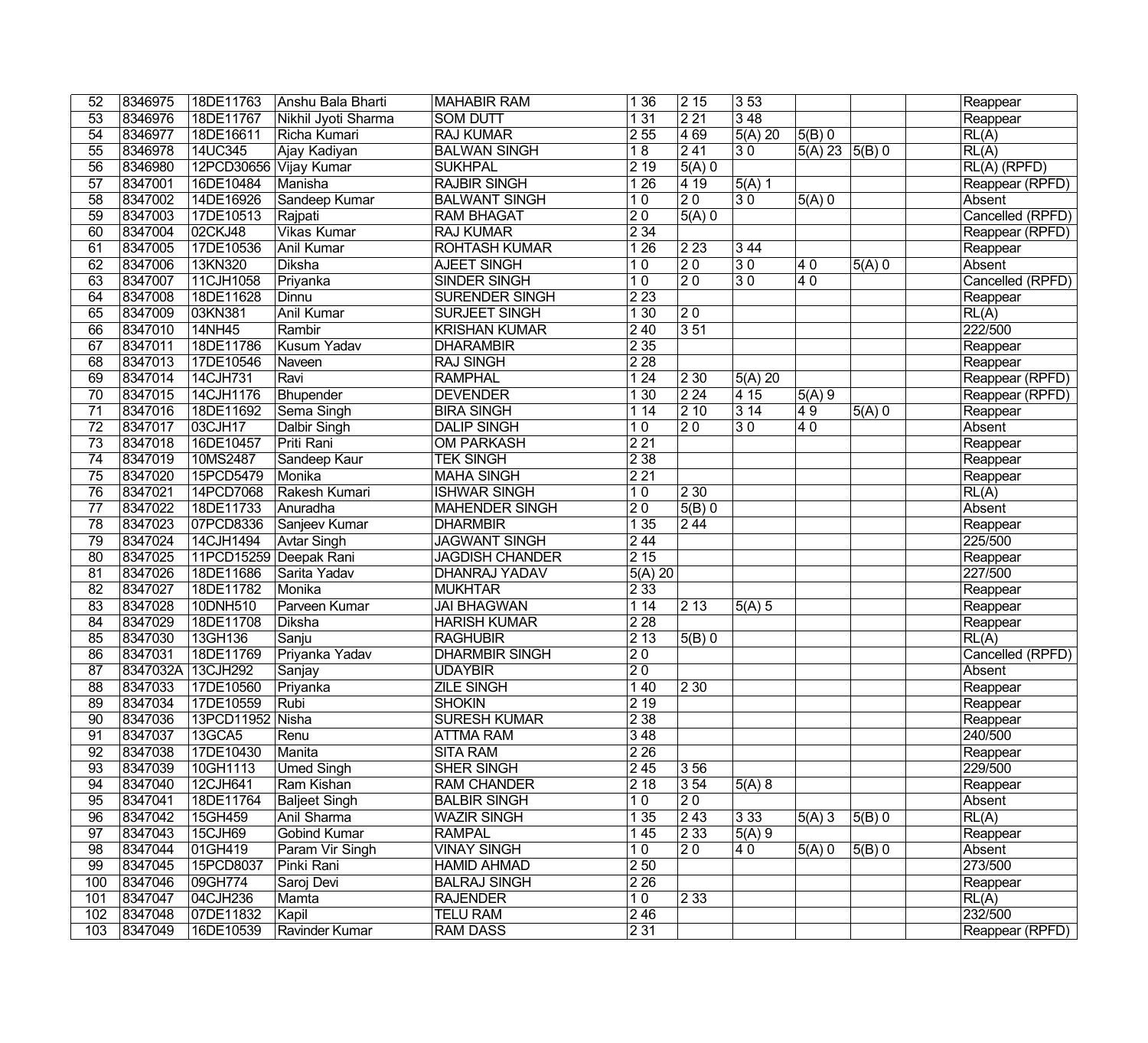| 104              | 8347050 | 18DE11646              | Sharmila                        | <b>PRITHVI SINGH</b>        | 235              | 5(A) 20          |                 |           |                     |          | Reappear         |
|------------------|---------|------------------------|---------------------------------|-----------------------------|------------------|------------------|-----------------|-----------|---------------------|----------|------------------|
| 105              | 8347101 | 18DE11784              | Manbir Singh                    | <b>LAKHI RAM</b>            | 143              | 228              | 353             |           |                     |          | Reappear (RPFD)  |
| 106              | 8347102 | 18DE11787              | Pooja Devi                      | <b>BALBIR SINGH</b>         | 223              | 354              |                 |           |                     |          | Reappear         |
| 107              | 8347103 | 18DE11761              | Vandana Gaur                    | <b>VIJAY KUMAR GAUR</b>     | $5(B)$ 0         |                  |                 |           |                     |          | Absent           |
| 108              | 8347104 | 04GNK289               | <b>Amandeep Singh</b>           | <b>BALJINDER SINGH</b>      | 218              | 360              | 5(A) 21         |           |                     |          | Reappear         |
| 109              | 8347105 | 99AP257                | <b>Sunil Kumar</b>              | <b>JASBIR SINGH</b>         | 159              | 364              |                 |           |                     |          | 278/500          |
| 110              | 8347106 | 18DE11718              | Neha                            | <b>SITA RAM</b>             | 149              | 219              | 354             |           |                     |          | Reappear         |
| 111              | 8347107 | 18DE11777              | Renu                            | <b>AZAD SINGH OHLAN</b>     | 118              |                  |                 |           |                     |          | Reappear         |
| 112              | 8347108 | 18DE11664              | Sanjay                          | <b>BRIJPAL SINGH</b>        | 1 4 0            | 5(A) 20          |                 |           |                     |          | 229/500          |
| $\overline{113}$ | 8347109 | 18DE11666              | Sandeep Kumar Shah              | <b>PREM SHAH</b>            | 148              |                  |                 |           |                     |          | 237/500          |
| 114              | 8347110 | 17DE10455              | $\overline{\mathrm{Pr}}$ iyanka | <b>SATYAPAL SINGH</b>       | $\overline{20}$  |                  |                 |           |                     |          | Absent           |
| 115              | 8347111 | 17DE10476              | Rina                            | <b>OM PARKASH</b>           | 219              | $5(A)$ 20        |                 |           |                     |          | Reappear         |
| 116              | 8347112 | 18DE11652              | Deepak                          | <b>ABHEY KUMAR</b>          | 154              | 5(A)6            |                 |           |                     |          | Reappear         |
| 117              | 8347113 | 18DE11704              | Anamika Kanojia                 | <b>AJAY KUMAR</b>           | 233              |                  |                 |           |                     |          | Reappear         |
| 118              | 8347114 | 18DE11640              | Prince                          | <b>MUNNA LAL</b>            | $5(A)$ 20        |                  |                 |           |                     |          | 245/500          |
| 119              | 8347115 | 18DE11639              | Mehak                           | <b>SURESH KUMAR</b>         | $\overline{28}$  |                  |                 |           |                     |          | Reappear         |
| 120              | 8347116 | 18DE11636              | <b>Amit Malik</b>               | <b>RISHIPAL MALIK</b>       | 129              | $\sqrt{240}$     |                 |           |                     |          | Reappear         |
| 121              | 8347117 | 18DE11728              | Rahul Chhillar                  | <b>HARI BHAGWAN</b>         | $\overline{240}$ |                  |                 |           |                     |          | 264/500          |
| 122              | 8347118 | 12DSK64                | Ritu                            | <b>ISHAM SINGH</b>          | $\overline{228}$ | 361              |                 |           |                     |          | Reappear         |
| 123              | 8347119 | 18DE11754              | Nizamu                          | NOORU                       | 126              | $\overline{29}$  | 30              |           |                     |          | RL(A)            |
| 124              | 8347120 | 17DE10506              | Jyotika                         | <b>TEJ SINGH</b>            | 128              | $\overline{213}$ |                 |           |                     |          | Reappear         |
| 125              | 8347121 | 16DE10580              | Supriya Talwar                  | <b>RAM PRAKASH TALWAR</b>   | $5(A)$ 0         |                  |                 |           |                     |          | Cancelled (RPFD) |
| 126              | 8347122 | 16DE10565              | Manju                           | <b>RAJENDER KUMAR</b>       | 2 16             |                  |                 |           |                     |          | Reappear (RPFD)  |
| $\overline{127}$ | 8347123 | 17DE10482              | Kavita                          | <b>OM PRAKASH</b>           | 1 4 4            | 225              | $5(A)$ 0        |           |                     |          | Reappear (RPFD)  |
| 128              | 8347124 | 16DE10408              | Rachita                         | <b>RAJESH KUMAR</b>         | 220              | 4 2 9            |                 |           |                     |          | Reappear         |
| 129              | 8347125 | 18DE11774              | <b>Baljeet Singh</b>            | <b>DALIP SINGH</b>          | 5(A) 26          |                  |                 |           |                     |          | 256/500          |
| 130              | 8347126 | 14GWS109               | Sonam                           | <b>KRISHAN</b>              | 146              | 3 5 6            |                 |           |                     |          | 230/500          |
| 131              | 8347127 | 18DE11644              | Pooja                           | <b>SATBIR SINGH</b>         | 353              |                  |                 |           |                     |          | 238/500          |
| 132              | 8347128 | 18DE11670              | Nilanjana                       | <b>BD BANJARE</b>           | $5(A)$ 23        |                  |                 |           |                     |          | 222/500          |
| 133              | 8347129 | 16DE10589              | Kamal Hooda                     | <b>BHIM SINGH</b>           | 159              | 261              | $ 3\,53\rangle$ | 461       | $\overline{5(A)}$ 0 | $5(B)$ 0 | $RL(A)$ (RPFD)   |
| 134              | 8347130 | 18DE11660              | Sunil Kumar                     | <b>JAI KISHAN</b>           | 10               | $\overline{20}$  | 30              |           |                     |          | Absent           |
| 135              | 8347131 | 18DE11773              | Avinash                         | <b>VIRENDER KUMAR SINGH</b> | 5(A) 31          |                  |                 |           |                     |          | 281/500          |
| $\overline{136}$ | 8347181 | 18DE11772              | Jaideep                         | <b>SAMUNDER SINGH</b>       | 259              |                  |                 |           |                     |          | 271/500          |
| 137              | 8347182 | 12GWS189               | Rekha Rani                      | <b>JAGMAL SINGH</b>         | 149              | 360              | $ 420\rangle$   | 5(A) 13   |                     |          | Reappear         |
| 138              | 8347183 | 17DE104165 Mohit Kumar |                                 | <b>SUKHBIR SINGH</b>        | 261              | $5(A)$ 10        |                 |           |                     |          | Reappear (RPFD)  |
| 139              | 8347184 | 15IDJ6                 | Pargyadeep                      | <b>BHAGAT SINGH</b>         | 238              |                  |                 |           |                     |          | Reappear         |
| 140              | 8347185 | 15PIJ109               | Rinky                           | <b>DALBIR</b>               | $\overline{230}$ |                  |                 |           |                     |          | Reappear         |
| 141              | 8347186 | 18DE11695              | Pooja Rani                      | <b>JAI BHAGWAN</b>          | 140              | 218              | $ 343\rangle$   | $5(A)$ 20 |                     |          | Reappear (RPFD)  |
| 142              | 8347187 | 18DE11658              | Monu                            | <b>RAJBIR</b>               | 2 5 1            | 5(A) 20          |                 |           |                     |          | 245/500          |
| 143              | 8347188 | 18DE11669              | Annu Rani                       | <b>SHISHPAL</b>             | 146              | 246              |                 |           |                     |          | 235/500          |
| 144              | 8347189 | 12NH605                | Praveen Kumar                   | <b>RAMKISHAN</b>            | 1 1 1            | $\overline{218}$ | 3 2 9           | 4 15      | $5(A)$ 0            |          | Reappear         |
| 145              | 8347190 | 15ERNJ36               | Asha                            | <b>OMPRAKASH</b>            | 2 2 8            |                  |                 |           |                     |          | Reappear         |
| 146              | 8347191 | 18DE11689              | Pinki Rani                      | <b>RAJBIR SINGH</b>         | 224              | 3 4 4            | $5(A)$ 9        |           |                     |          | Reappear         |
| 147              | 8347192 | 14PCD10869 Neelam      |                                 | <b>RAMDIYA</b>              | 229              |                  |                 |           |                     |          | Reappear         |
| 148              | 8347193 | 18DE11648              | Geeta Devi                      | <b>NAR SINGH</b>            | 2 3 8            |                  |                 |           |                     |          | Reappear         |
| 149              | 8347194 | 18DE11696              | Indubala                        | <b>JAI BHAGWAN</b>          | 1 4 0            | 216              | 4 18            | $5(A)$ 10 |                     |          | Reappear (RPFD)  |
| 150              | 8347195 | 17DE10573              | Sunil                           | <b>RANBIR</b>               | 215              |                  |                 |           |                     |          | Reappear (RPFD)  |
| 151              | 8347196 | 14DE9081               | Sonia Devi                      | <b>KHEL SINGH</b>           | 220              |                  |                 |           |                     |          | Reappear         |
| 152              | 8347197 | 18DE11698              | Tarsem Kumar                    | <b>RAJBIR</b>               | 2 3 4            |                  |                 |           |                     |          | Reappear         |
| 153              | 8347198 | 17DE10446              | Pinki                           | <b>SATYA NARAYAN</b>        | 221              |                  |                 |           |                     |          | Reappear (RPFD)  |
| 154              | 8347199 | 12EMDH11               | Reena                           | <b>SURENDER KUMAR</b>       | $5(A)$ 20        |                  |                 |           |                     |          | 243/500          |
| 155              | 8347221 | <b>14UC3</b>           | Shubham                         | <b>RAJ KUMAR</b>            | $ 2\;18$         |                  |                 |           |                     |          | Reappear (RPFD)  |
|                  |         |                        |                                 |                             |                  |                  |                 |           |                     |          |                  |